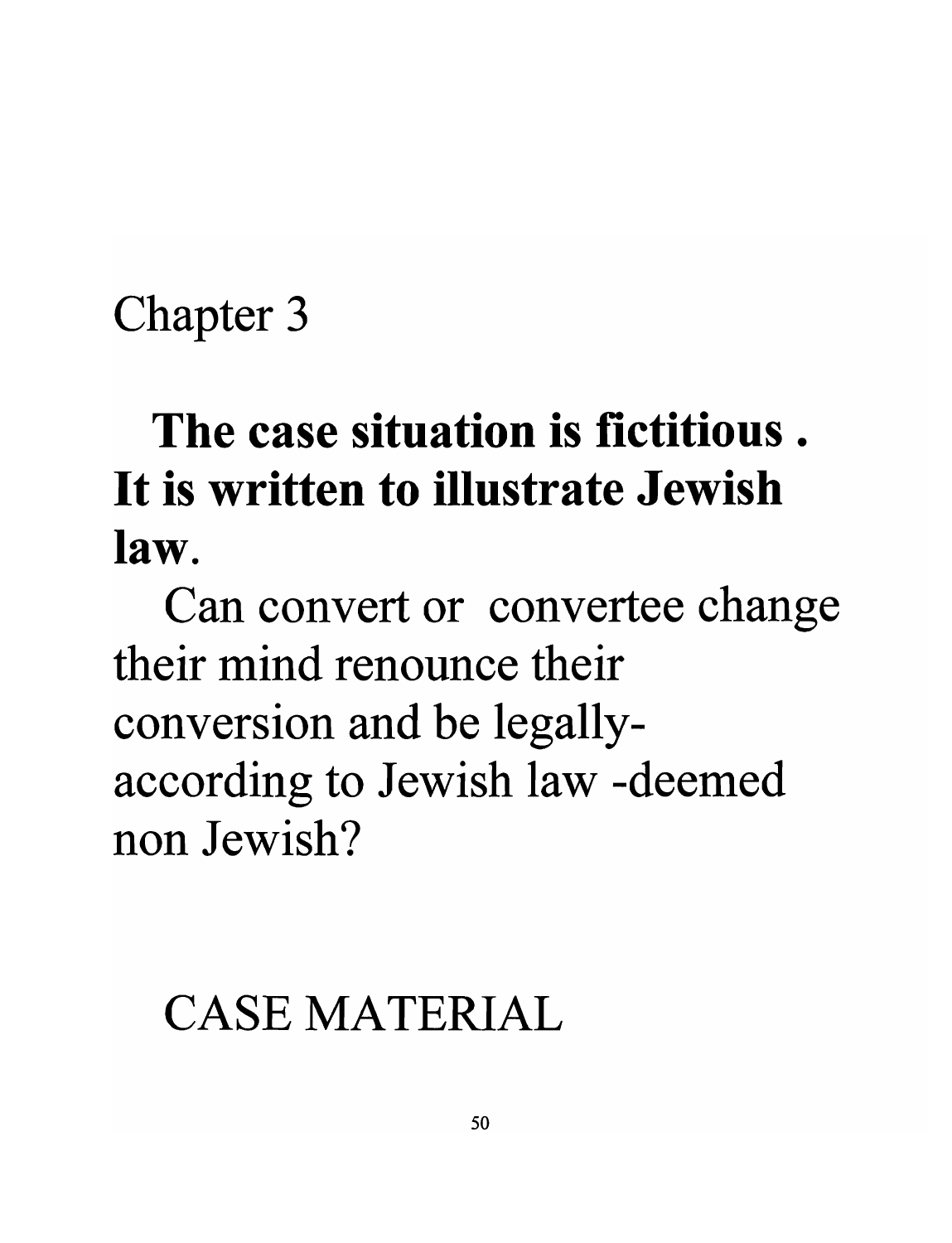A non Jewish woman fell in love with a Jewish man. They decided to wed. However, the Jewish man's parents insisted that they would not approve the wedding unless the bride converts to Judaism.

The bride's parent's refused to consent that their daughter leave their religion. The bride, who never went to church , defied her parents and agreed to study for a year about Judaism . She even agreed to spend a number of days a week living in an Orthodox Jewish home to experience what Orthodox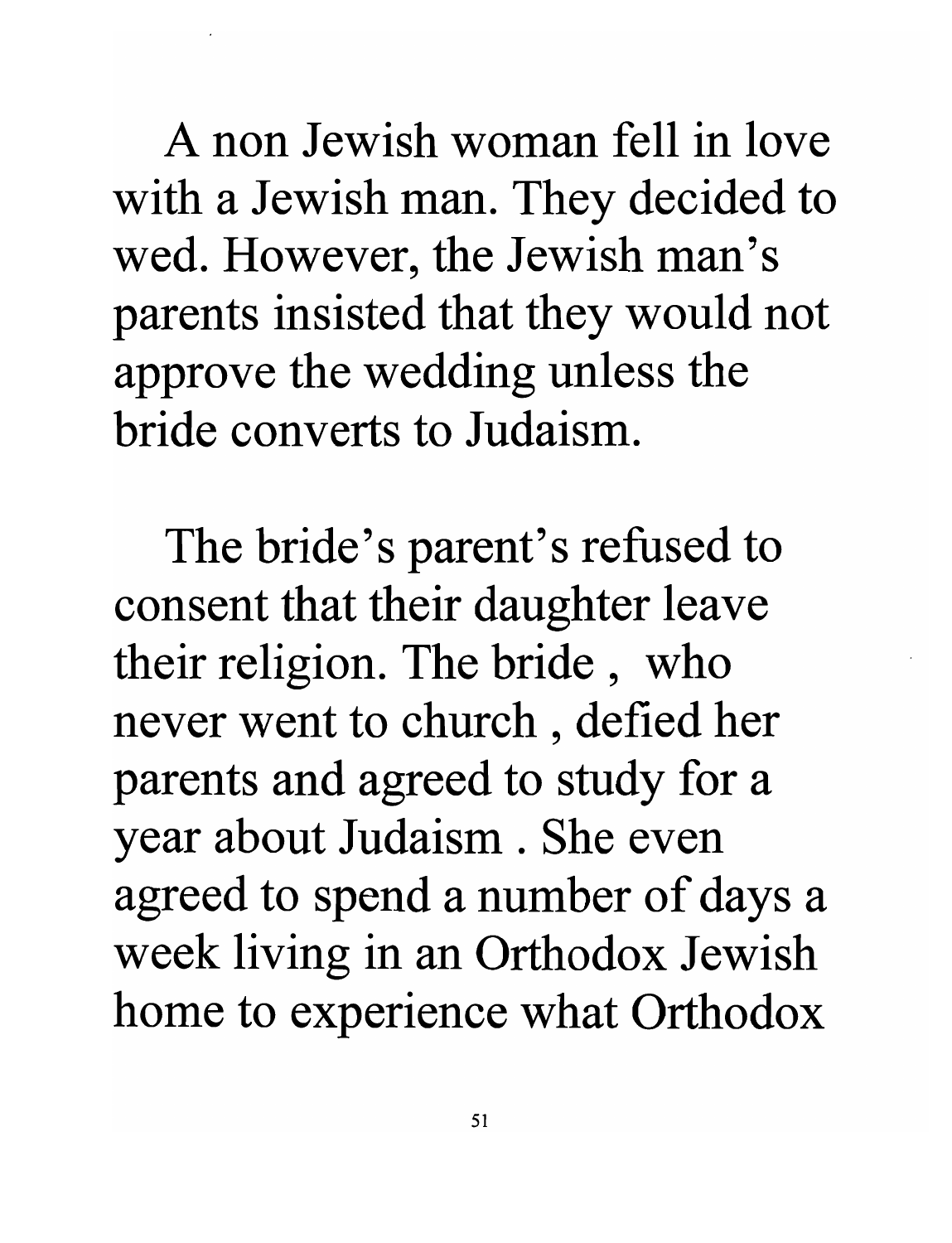#### Jewish religion is all about.

She went through the ritual of going to the Mikvah. Three Rabbis stood outside of the Mikvah and the Mikvah lady was inside the room of the Mikvah . The Rabbis asked her if she was willing to accept all the Torah laws? She replied affirmatively. Then they requested that she dip in the water and asked the Mikvah lady to make sure all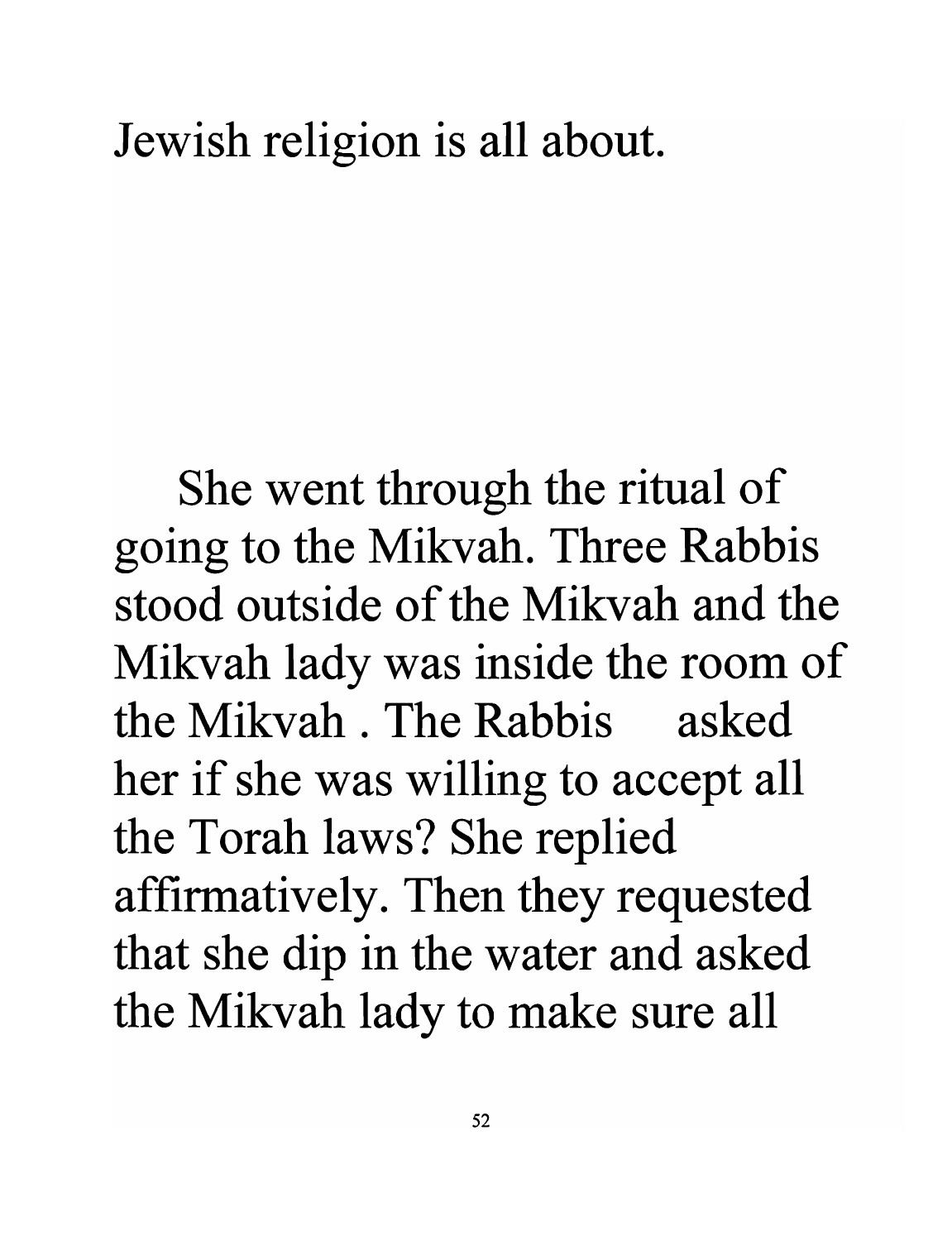her hair was also submerged. After she surfaced they had her make a blessing" boruch ato hashem elokanu melech hoolom al hatevillah. "

They again requested her to dip in the water again stipulating that all her hair be submerged. After she surfaced while they were outside the Mikvah they congratulated her Mazel Tov you are Jewish . They then departed . The convertee returned to the preparation room dried her hair and herself. She was issued a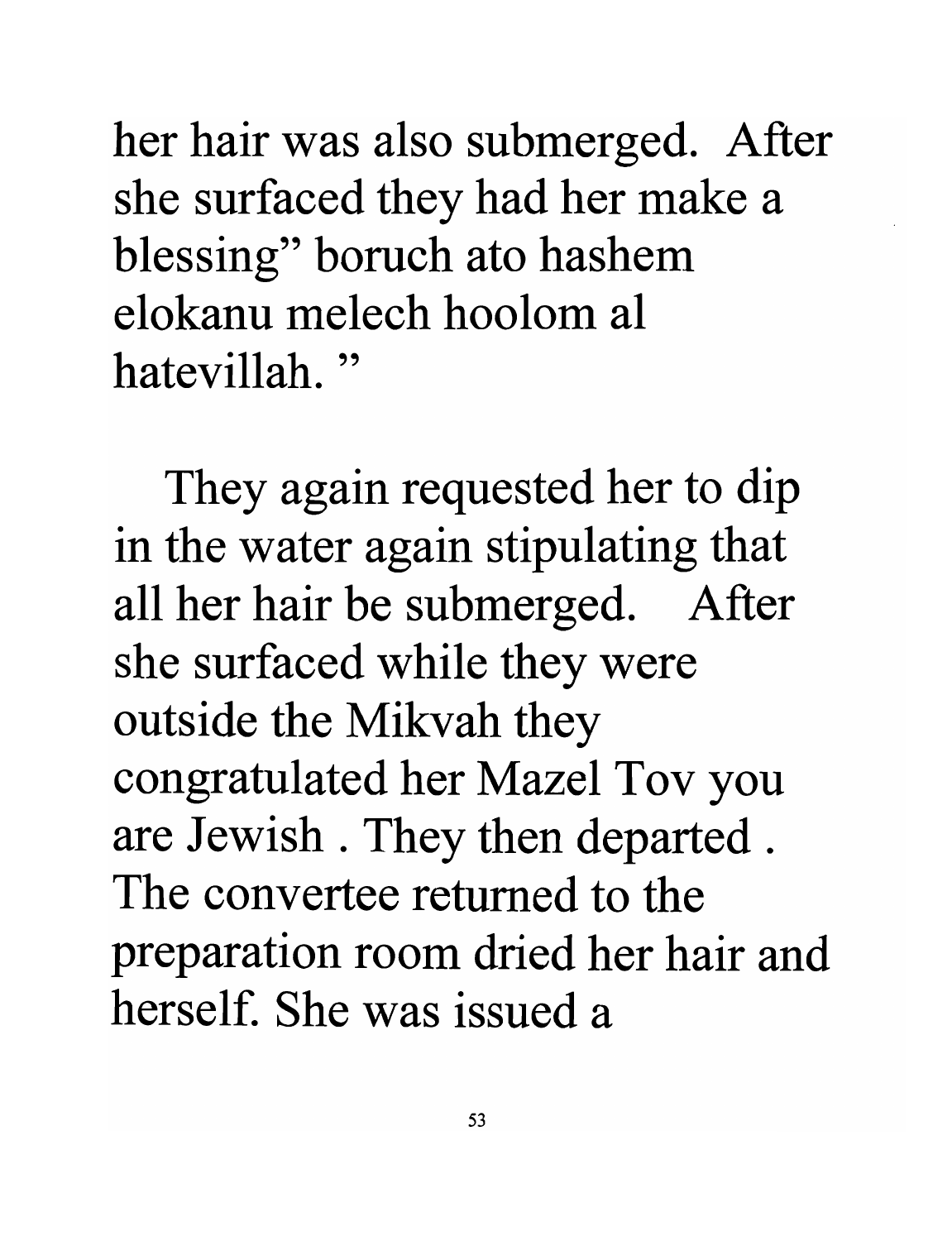conversion certificate.

Soon afterwards the couple had an Orthodox wedding.

However , the story does not end that the couple lived in happiness and bliss for ever and ever.

The husband's family did not cease interfering and finding fault with every thing the wife did. The husband was not mature enough to resist his parents. Every day the husband's mother was there at their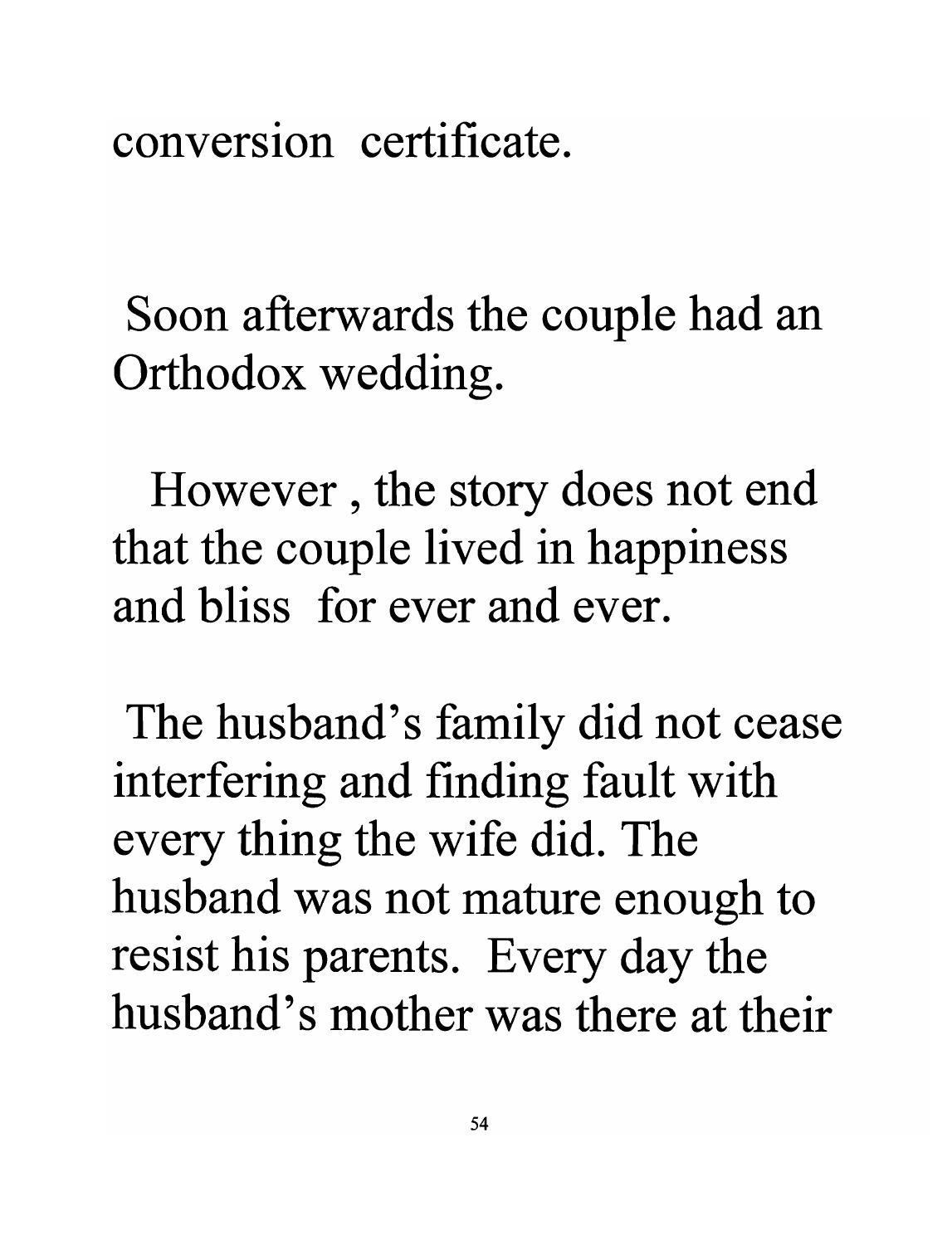home and found some thing new to criticize. When the wife resisted and defended herself the husband took the side of his mother.

This situation repeated itself consistently . Her marriage was now a real hell.

The wife sued for civil divorce which she won. The husband refused to give her a Get a Jewish divorce.

She was dating non Jewish men. She got pregnant from her boy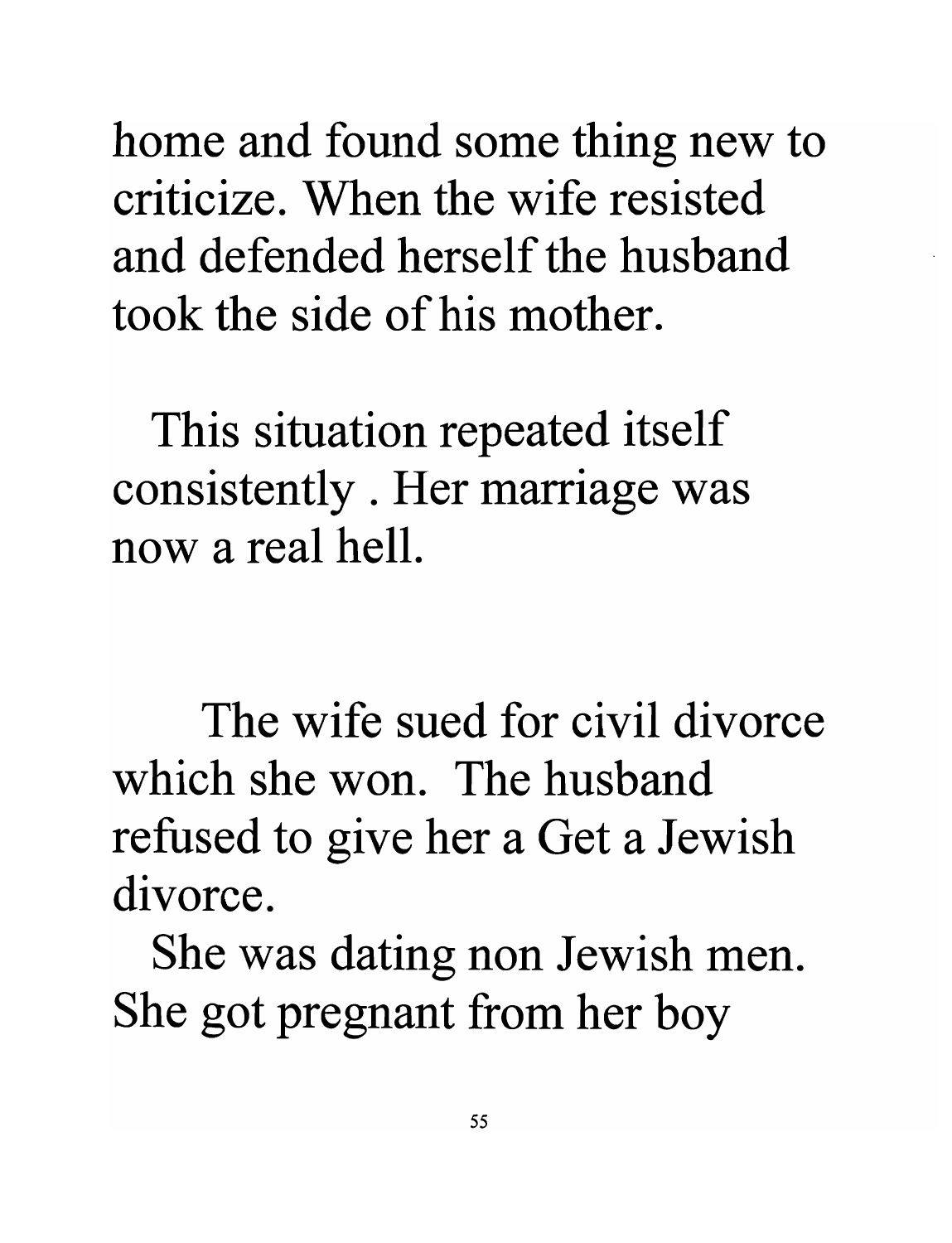friend who wanted to wed her in a Church ceremony. She agreed.

She married, but this marriage did not last. And she again was divorced. She now was dating a Jewish Orthodox man with whom she also was intimate.

Is the couple permitted to marry according to Hallacha? What is the status of her child from man #2?

Response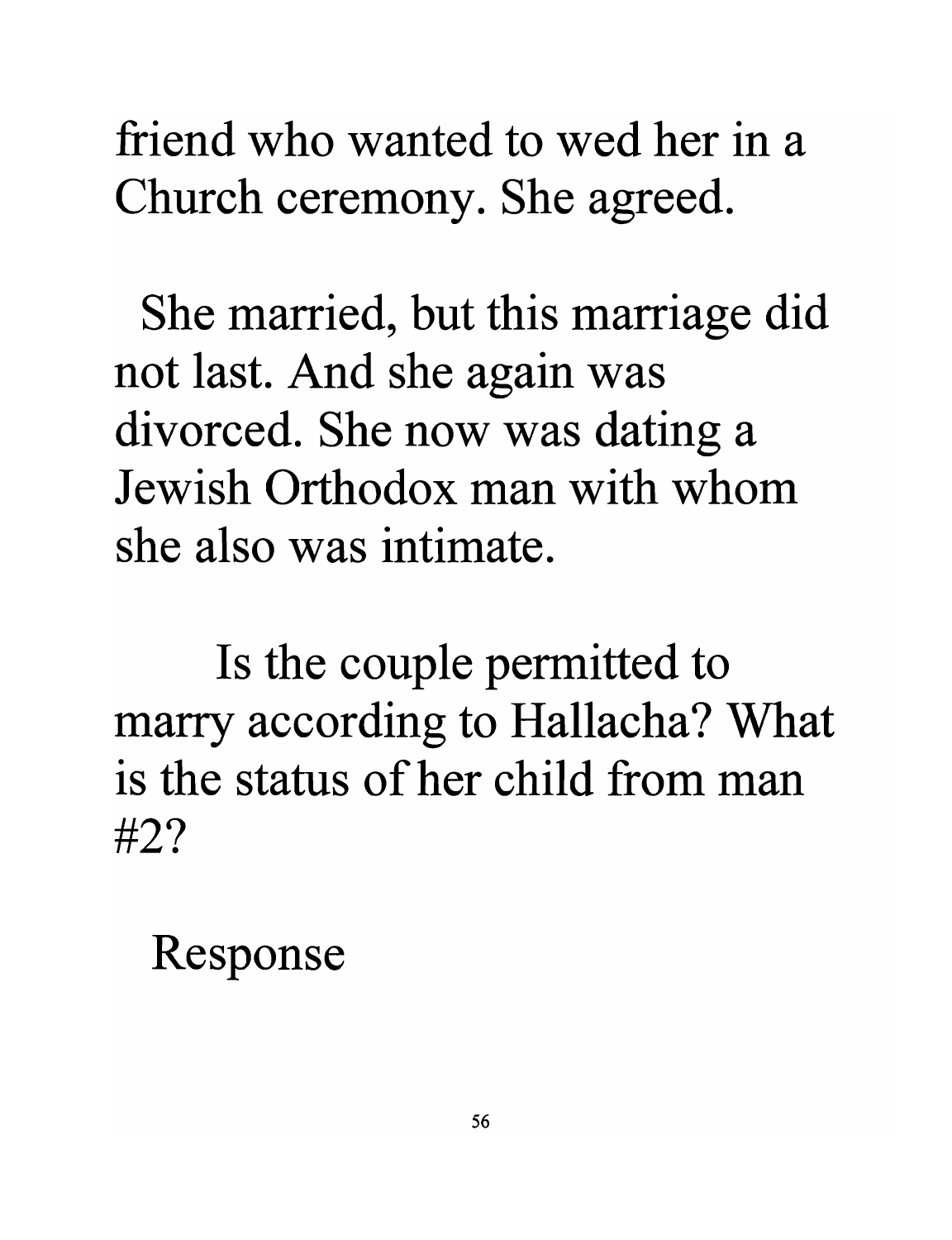The woman was never Jewish . As such she never needed a Jewish divorce a Get.

### Her child is not Jewish. She can marry man  $# 3$  if she undergoes another Orthodox conversion.

#### REASONS

The woman argues that the Rabbis never disclosed their impotence in not being able to force husband #1 to give her a Get. Likewise they failed to disclose that they did not accept annulments given by me. Would she have known these facts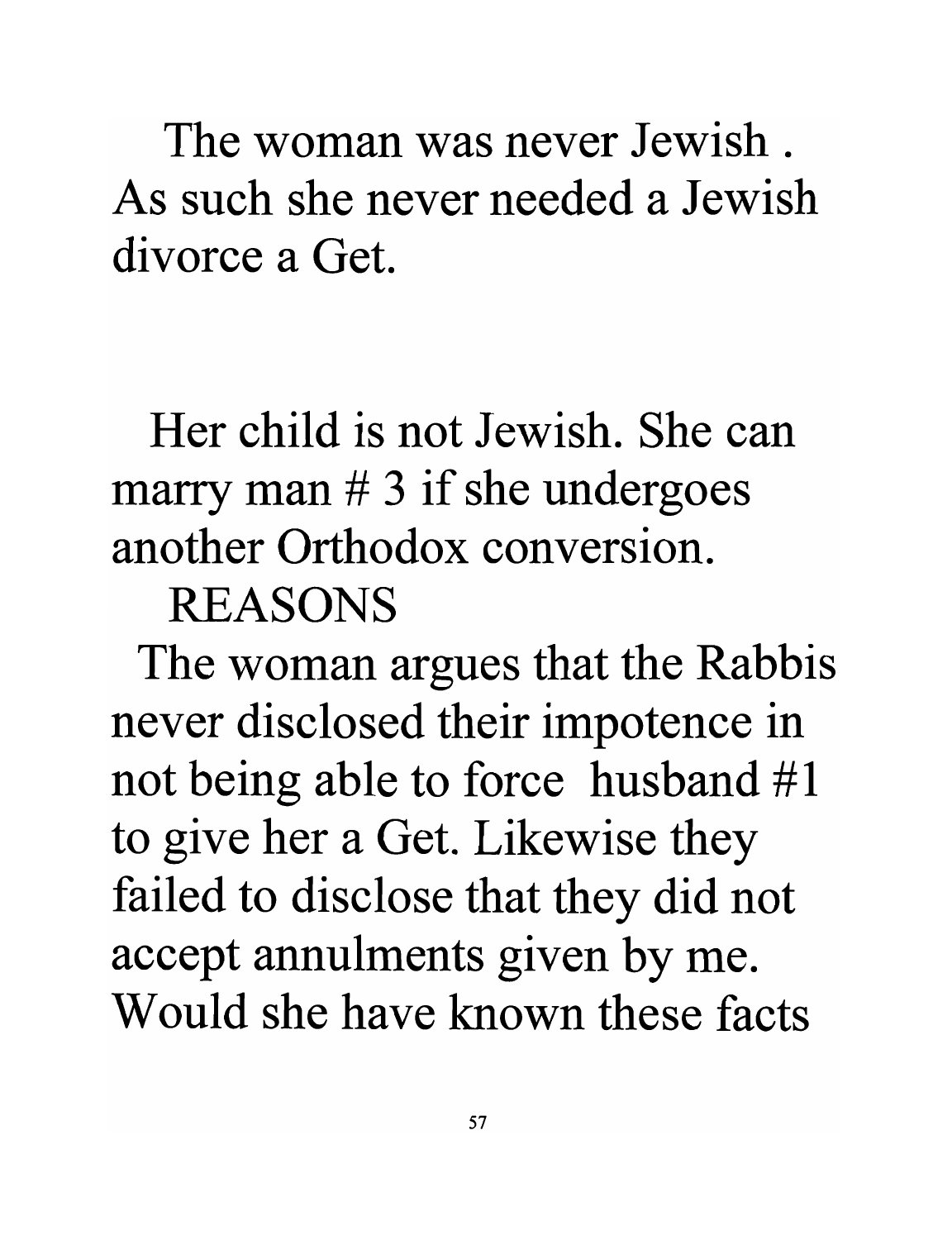she never would agree to marry .

She therefore would not agree to convert since she had no conviction of accepting Judaism She only converted because that was the gate way to enable her to marry this Jewish man.

The whole concept of permitting a non Jewish person to convert when there is a Jewish lover who will marry them is a loophole. Rambam in his responsa states mutov sheyochol boser temusos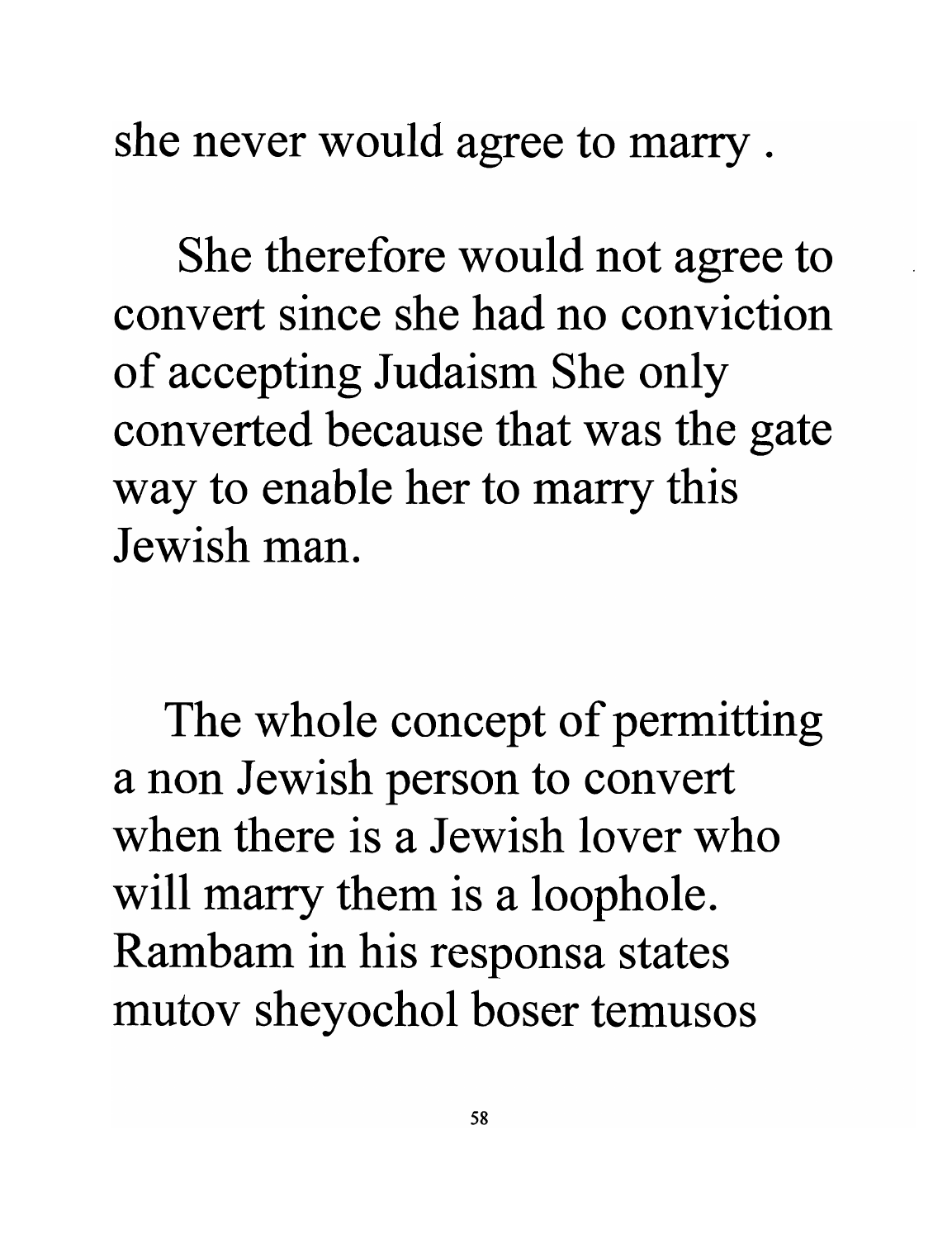mesheyochal bosor hazir. This applies to conversions.

The same reasoning is used byRav Yaakov Yosef chief Rabbi of New York City in the beginning of the 20<sup>th</sup> century in his Responsa.

The couple are living together if we agree to convert the non Jewish partner or not. They are living in sin. Rather that we convert the non Jewish partner and lessen the sin. The reasoning was explained in Book 13 chapter 2.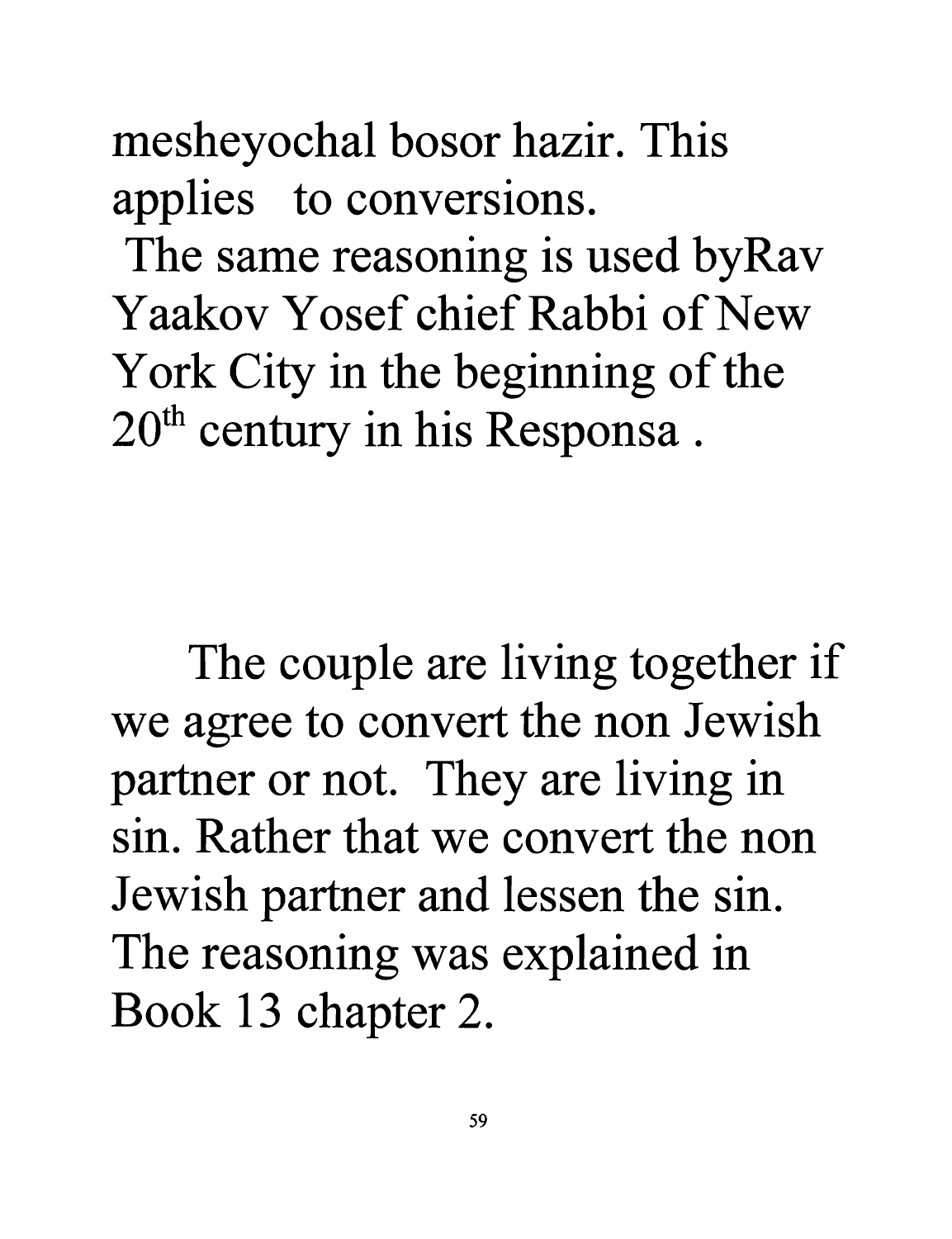However where the non Jewish partner renounces her conversion as entered under false pretense with out mandatory disclosure on the part of the converting Rabbis there exists no conversion. This is similar as what I have written in Books 10 11 12 regarding missing mandatory disclosure for a marriage -that the Rabbis lack the power or are unwilling to annul the marriage in case the marriage goes belly up is considered a criteria to annul the marriage. This fact with all other reasons given in Books 10 11 12 our Rabbinical Court use to annul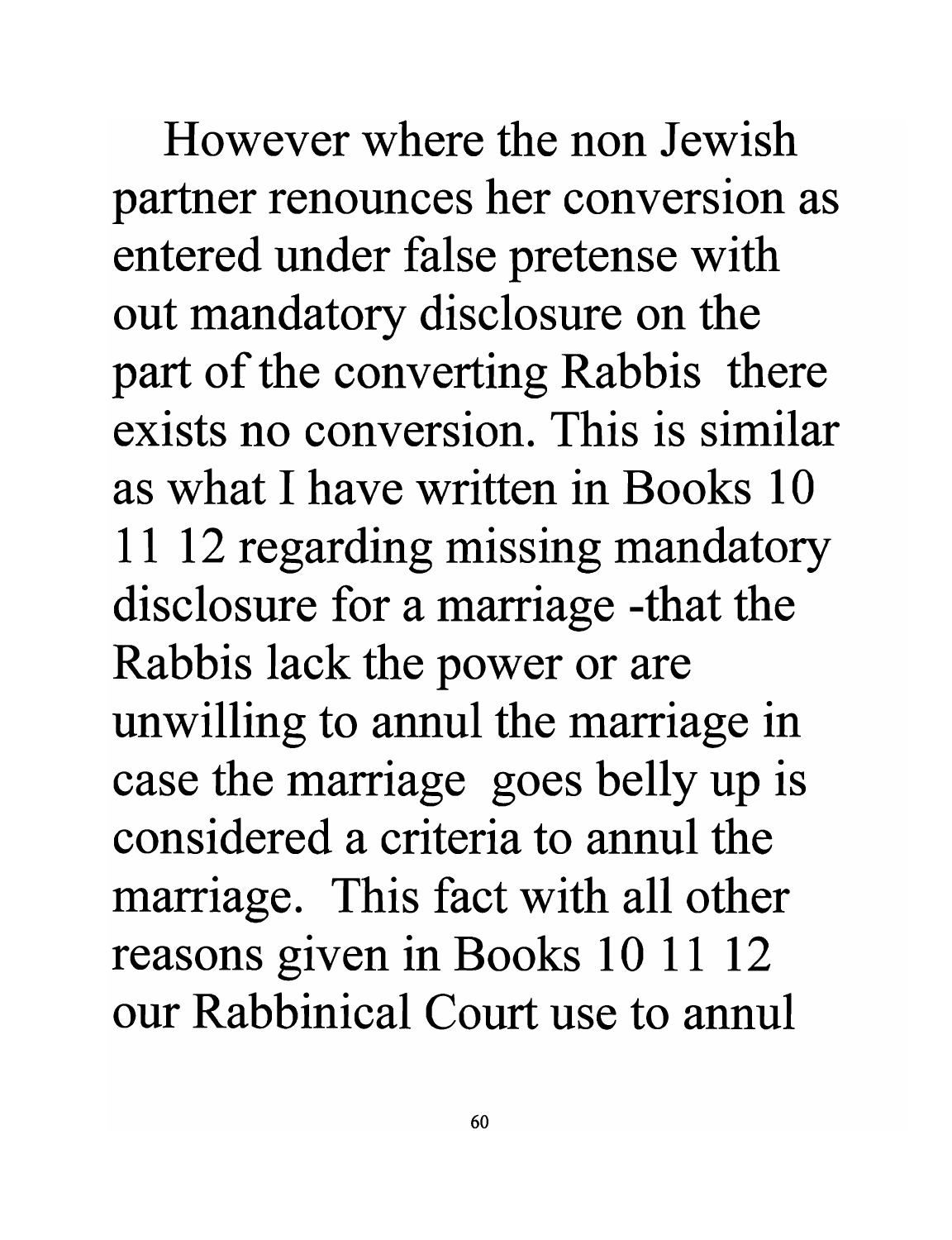marriages. All these facts were not disclosed. Therefore the woman was never Jewish. Since she was never Jewish she does not need a Get. -a Jewish divorce.

What I am writing now was the rational used by Rav Goren Azkenazi chief Rabbi in Israel to free a Jewish woman whose husband refused to give her a Get. The husband after the marriage went belly up, attended church services. In our case this woman had a church wedding with husband #2.